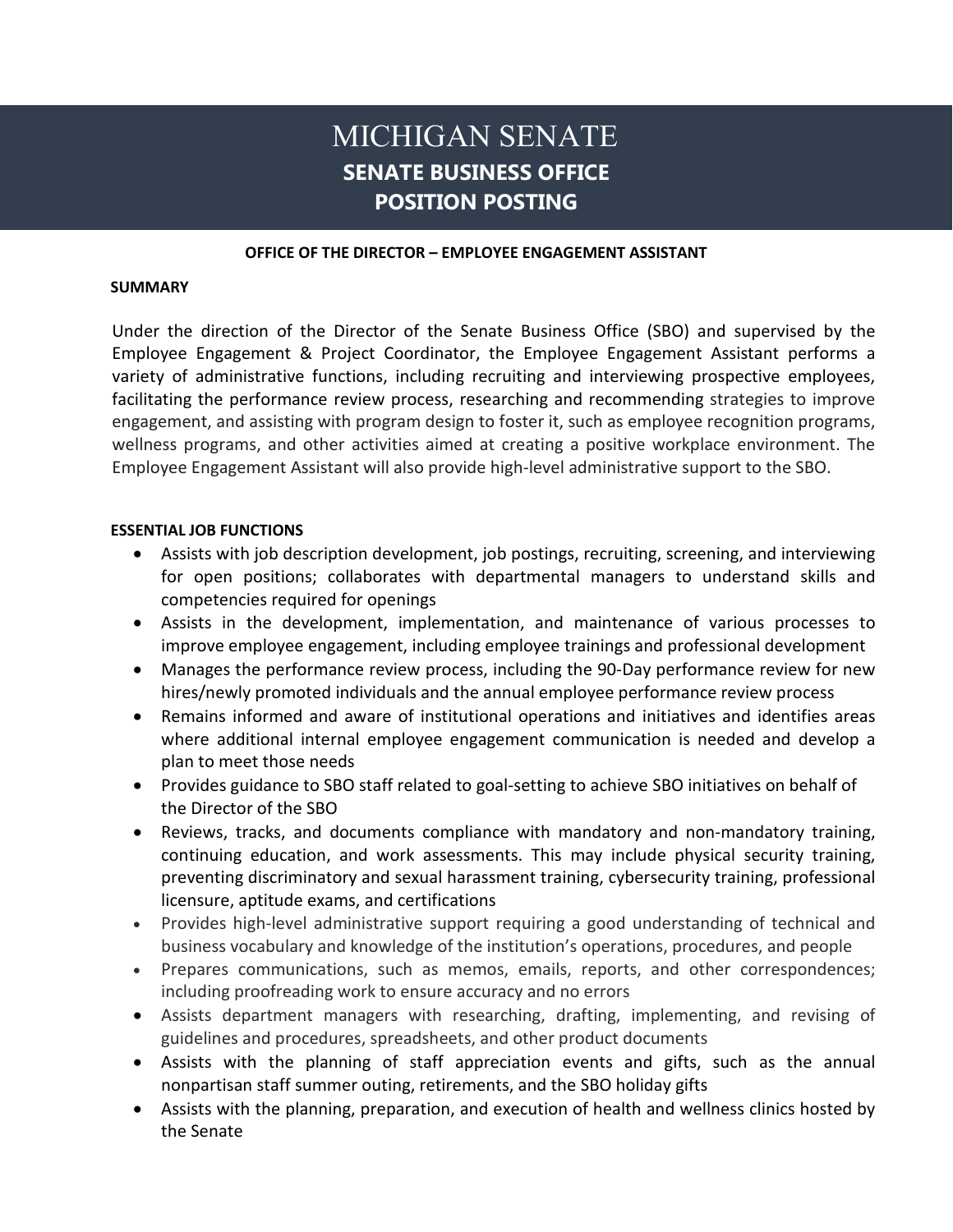- Assists with sourcing, creating, and reviewing quarterly educational reminders for staff on the topic of preventing discriminatory and sexual harassment
- Creates and maintains a schedule for sending Employee Assistance Program reminders to staff based on calendar events (mental health awareness month, suicide prevention month, etc.) and identifies world/state/local events where such a communication would be appropriate
- Manages the copy room, kitchen, conference room, and general supplies/guest supplies
- Maintains an annual calendar of recurring events to assist in long-term planning
- Coordinates various SBO initiatives and projects at the direction of the Director of the SBO
- Assists with front desk duties, and acts as a backup

# **SECONDARY DUTIES AND RESPONSIBILITIES**

- Performs routine administrative duties, such as sorting, filing, distributing mail, making copies, and mailing routine letters
- Attends meetings with department employees and managers and coordinates internal gatherings and training events; documents and memorializes discussions and provides direction to the group as appropriate
- Stays current with best practices, emerging trends, and compliance in employee relations and training
- Performs all other duties as assigned by the Director of the SBO and the Employee Engagement & Project Coordinator

### **EDUCATION /EXPERIENCE**

- Bachelor's degree required
- Two years or more of experience working in an office setting required
- One year or more of training/event planning experience preferred
- Other combinations of education and experience evaluated on an individual basis

#### **SKILLS AND KNOWLEDGE REQUIRED**

- Excellent attention to detail, thorough, organized, and punctual
- Excellent written and verbal communication skills; including ability to draft original correspondence; knowledge of AP Style and other grammar/writing guides
- Excellent telephone manner and customer service skills
- Ability to perform potentially confidential and complex administrative duties involving Excel, Word, and PowerPoint including, typing letters, creating/updating spreadsheets, and compiling presentations
- Ability to take a proactive approach to all responsibilities, anticipating needs and independently facilitating solutions through high-quality, detail-oriented work that strongly represents the SBO
- Ability to prioritize conflicting needs with excellent judgment, handle matters expeditiously and proactively, and follow through on projects to successful completion, often with deadline pressures
- Ability to adapt to daily schedules and routines, and a focus on efficiency without sacrificing quality
- Ability to maintain professional composure when dealing with emotional or confrontational circumstances